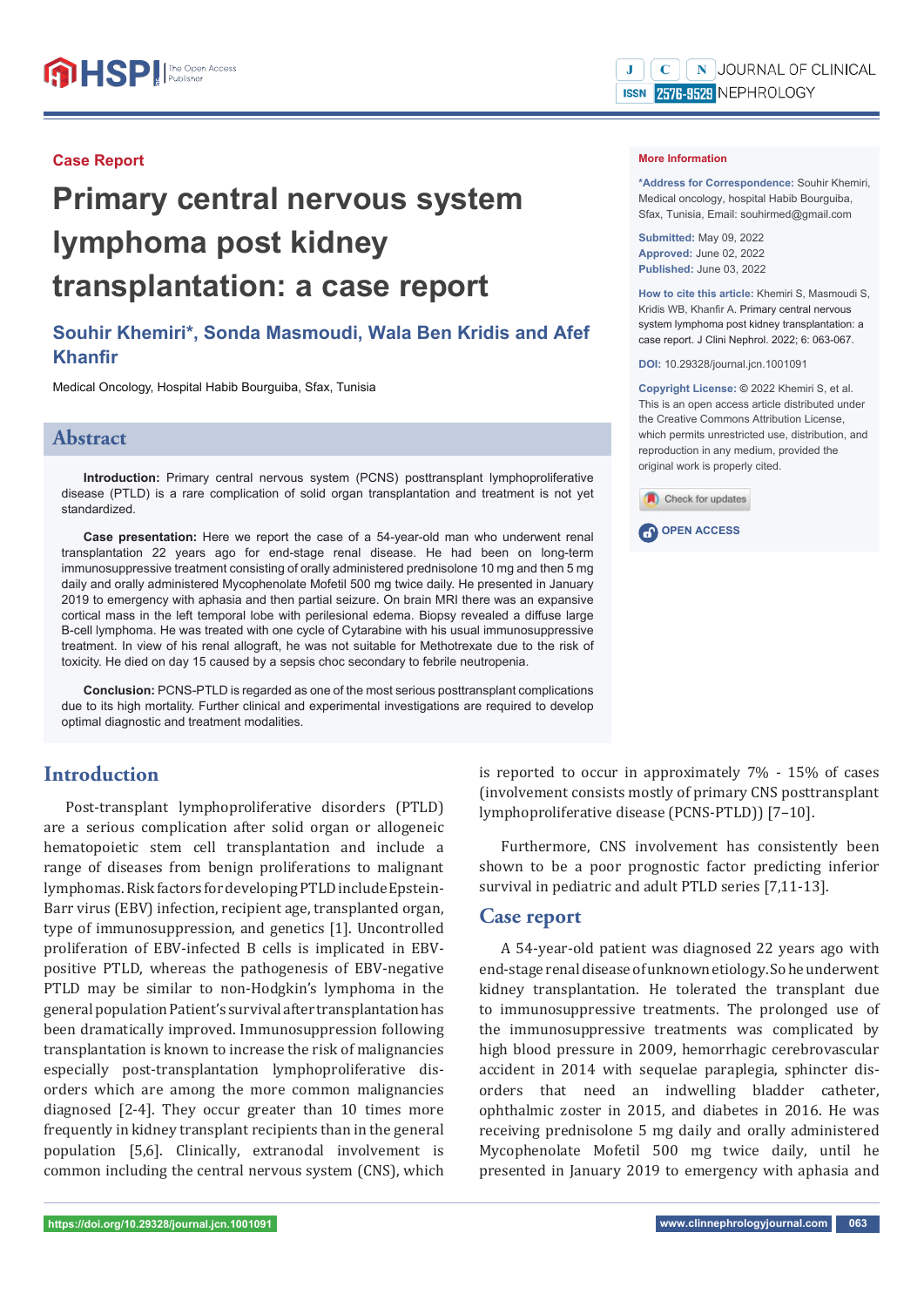

then partial seizure. The cerebral CT demonstrated left temporal hypodensities. The brain MRI without gadolinium injection demonstrated an expansive cortical mass in the left temporal lobe with some hemorrhagic reshuffles and significant perilesional edema. A surgical biopsy was performed. Pathologic examination revealed a predominantly angiocentric lymphoproliferative lesion characterized by large atypical lymphocytes with prominent nucleoli, moderate amounts of cytoplasm, few mitoses, and zones of necrosis. The tumor cells were positive for CD20 and negative for CD3 and GFAP. The Ki-67 proliferation index was 40%. So, he was diagnosed with brain diffuse large B-cell lymphoma (DLBL). The lumbar puncture was not performed due to the significant mass effect. Bone marrow biopsy, cervical-chest-abdominal and pelvic CT, ophthalmologic examination, and testicular echography were performed. They didn't show any extra CNS lesions and the diagnosis of PT-PCNSL was retained. Hepatitis B, C, and HIV serologies were negative. At the time of diagnosis, the serum creatinine level was 146 μmol/L and the complete blood count showed anemia (hemoglobin =  $10$  g/dl). The rest of the blood tests were correct.

He received preventive treatment with valaciclovir to prevent the reactivation of the varicella-zoster virus. . In view of his renal allograft, he was not suitable for Methotrexate caused by the risk of toxicity. A treatment based on Rituximab 375 mg/m<sup>2</sup> on day 1, Cytarabine 200 0mg/m<sup>2</sup> on days 2 and 3 with G-CSF for 4 to 6 cycles was decided. In April 2019, he underwent one cycle of cytarabine-only chemotherapy while awaiting treatment with rituximab. Fifteen days after the treatment, he developed a fever. The complete blood count showed a WHO grade 4 neutropenia. The cytobacteriological examination of the urine revealed a multiresistant Klebsiella pneumoniae urinary tract. Although he received adapted antibiotic therapy, he died of septic shock.

## **Discussion**

PTLD is a well-recognized complication that occurs in up to 10% of all solid organ transplantations (SOT) [14]. It is the second most common form of post-transplant malignancies with a much lower incidence than skin cancers [15,16]. Kidney transplantation was described as the most frequent type of SOT among PTLD patients, as was our patient [17,18]. It can be explained by the commonality of this transplantation and possibly longer survival compared with other SOT. The first year after SOT is associated with a high risk of PTLD but the period of greatest incidence is in the late post-transplant period, especially for PCNS-PTLD [19]. The time from SOT to PTLD is generally over 3-5 years [10,20-22]. In our case, the interval was of 22 years. PTLD showed the highest cancerrelated mortality in transplanted patients with reported overall mortality for PTLD that exceeds 50% [5,23-25].

CNS is involved in approximately 7% - 15% of all these PTLD cases, mostly as primary CNS PTLD (PCNS-PTLD) [7-

12,26,27]. High-level immunosuppression and the absence of EBV infection are considered the most important risk factors for the development of PCNS-PTLD [28-30]. The association of these two factors exposes the recipient to EBV infection and then the development of PCNS-PTLD. Over the last decade, there has been a rise in EBV negative PTLDs, especially in cases occurring late after SOT [31,32]. Their pathogenesis remains unknown. Other infections such as CMV or hepatitis C may be also incriminated [33]. In our reported case, only Hepatitis B, C, and HIV serologies were performed and were negative. The patient was using immunosuppression since transplantation for 22 years. He subsequently developed a PCNS-PTLD. The incrimination or not of EBV infection remained unknown.

The clinical presentation of PCNS-PTLD is non-specific, similar to other CNS lesions. MRI is more sensitive than CT for detecting these lesions. The imaging findings with MRI reflect hypercellular tumors, which are prone to hemorrhage, have cystic and necrotic changes, and surrounding edema. The cases reported in the literature showed that the lesions are generally supratentorial, with lobar location and ring enhancement [34]. Similar findings were found in our case but imaging with gadolinium injection was not performed. These lesions are predominantly multifocal in 61% to 88% of cases [10,15,34-36]. However, some series such as the 84 cases reported by Evens, et al. showed predominant single lesions (63%) as was our patient [37].

Histopathological examination is the gold standard in the diagnosis of PCNS-PTLD [38]. The commonly used and last version of the classification system of PTLD is the WHO classification 2017 [39]. It classifies PTLD lesions into four subtypes which are early lesions, polymorphic PTLD, monomorphic, and Hodgkin's PTLD. The monomorphic subtype is more frequent in PCNS-PTLD compared to non-CNS PTLD patients [37]. It consists of DLBLs, as was our case, in approximately 90% of the PCNS cases [39].

There was only limited data reported in the literature regarding the optimal treatment modalities of PCNS-PTLD which are not standardized. It generally includes reducing immunosuppressive therapy with what is used in immunocompetent patients such as radiotherapy, chemotherapy, and rituximab. Reduction in immunosuppression has been a mainstay for PTLD that aims at restoring an immune response to EBV [10,40-42]. Tumor regression in up to 50% of cases can be obtained without any additional therapies, especially in polymorphic forms of PTLD [10]. This reduction seems to be less effective in late monomorphic PTLDs which are usually EBV negative and have not been evaluated extensively in the management of PCNS-PTLD [10,43]. The increase in the risk of graft rejection should not be ignored and the reduction must be made with caution. Another challenge in the treatment of PCNS-lymphomas is to use chemotherapy agents that can cross the blood-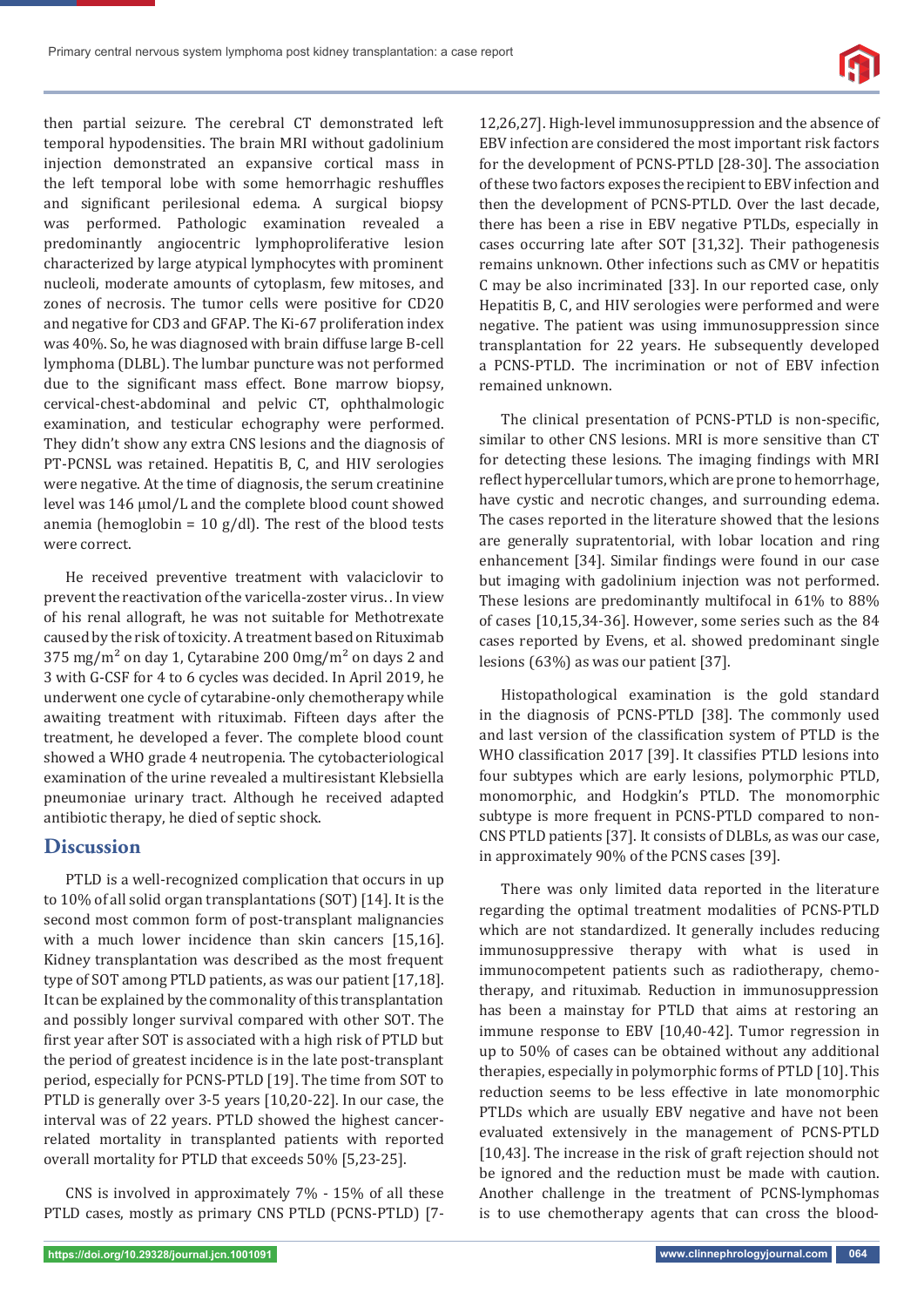

brain barrier. Regimens usually used in non-CNS-DLBL, such as cyclophosphamide, doxorubicin, vincristine, and prednisone, were ineffective in PCNS-lymphoma partly due to their inadequate penetration of this barrier [44,45]. Then, Methotrexate is an effective treatment in two case series when administered at high doses ( $> 1.5$  g/m<sup>2</sup>) (HD-MTX) [10,46]. Ferreri, et al. demonstrated that the addition of cytarabine to HD-MTX improved ORR from 40% to 69% and prolonged progression-free survival from 3 to 18 months, suggesting that polychemotherapy is more effective than single-agent HD-MTX in PCNS-lymphomas [47]. Other induction chemotherapy regimens, especially other combinations with HD-MTX, are currently under study in randomized, multicenter trials [48]. however, the use of HD-MTX in itself is concerning in renal transplantation recipients given that the main toxicity of methotrexate is nephrotoxicity [46]. Rituximab, an anti-CD20 monoclonal antibody, is an active component for the treatment of non-CNS-PTLD, whether used alone or in combination with chemotherapy [5,27,37,49]. But its use has been restricted in PCNS-PTLD as it does not cross the blood-brain barrier. However, Patrick et al. showed the effectiveness of using high dose intravenous rituximab given in dose escalation protocol in these patients, leading to complete remission [50]. Another study looked at the efficacy of intrathecal rituximab in 8 children with PCNS-PTLD and showed that 7/8 patients responded well [51]. Further studies are needed to confirm these results. In our case, we did not reduce the immunosuppression since he was under a minimal dose according to his nephrologist. So, Cytarabine-based chemotherapy awaiting treatment with rituximab was administered. The patient died on day 15 due to a sepsis choc secondary to febrile neutropenia and the evaluation of the treatment couldn't be done.

Despite treatment, PTLD is associated with a poor prognosis due to either graft rejection from the reduction of immunosuppression, disease progression, or toxicity from therapy [32,52]. Registry series have published overall response rates of 60% and survival rates of 54% at 3 years and 45% survival at 10 years with treatment-related mortality causing 13% [32,37,53]. French registry data analyzing 500 adult kidney transplant patients with PTLD between 1998-2007 showed that CNS localization was one of the independent prognostic indicators of poor survival, with an adjusted hazard ratio of 2.65 on multivariable analysis. Age > 55 years at diagnosis, late-onset PTLD, high LDH and creatinine levels (> 33 μmol/L), widespread PTLD, T cell lymphoma, and monomorphic histology are associated with a poor prognosis [53]. Our patient showed enough prognostic factors to be considered for a poor prognosis (CNS localization, late PTLD, high creatinine level, and monomorphic histology). He died 3 months after diagnosis due to the toxicity of chemotherapy.

## **Conclusion**

PCNS-PTLD is a rare complication occurring in post-

transplantation patients. It can develop within months to years after transplantation. Because of its rarity, the optimal treatment remains poorly codified. Despite the treatment options currently available, the prognosis remains poor for PCNS-PTLD and further studies are necessary to improve the management of this disease.

## **References**

- 1. Dharnidharka VR, Webster AC, Martinez OM, Preiksaitis JK, Leblond V, Choquet S. Post-transplant lymphoproliferative disorders. Nat Rev Dis Primers. 2016 Jan 28;2:15088. doi: 10.1038/nrdp.2015.88. PMID: 27189056.
- 2. LaCasce AS. Post-transplant lymphoproliferative disorders. Oncologist. 2006 Jun;11(6):674-80. doi: 10.1634/theoncologist.11-6-674. PMID: 16794246.
- 3. Kim JH, Kim SO, Han DJ, Park SK. Post-transplant malignancy: a burdensome complication in renal allograft recipients in Korea. Clin Transplant. 2014 Apr;28(4):434-42. doi: 10.1111/ctr.12328. PMID: 24750289.
- 4. Quinlan SC, Pfeiffer RM, Morton LM, Engels EA. Risk factors for early-onset and late-onset post-transplant lymphoproliferative disorder in kidney recipients in the United States. Am J Hematol. 2011 Feb;86(2):206-9. doi: 10.1002/ajh.21911. PMID: 21264909; PMCID: PMC3311225.
- 5. Opelz G, Döhler B. Lymphomas after solid organ transplantation: a collaborative transplant study report. Am J Transplant. 2004 Feb;4(2):222-30. doi: 10.1046/j.1600-6143.2003.00325.x. PMID: 14974943.
- 6. Dharnidharka VR.Epidemiology of PTLD. In: Dharnidharka VR, Green M, Webber SA, eds. Post-transplant Lymphoproliferative Disorders. New York City, NY: Springer; 2010: 17-28.
- 7. Evens AM, David KA, Helenowski I, Nelson B, Kaufman D, Kircher SM, Gimelfarb A, Hattersley E, Mauro LA, Jovanovic B, Chadburn A, Stiff P, Winter JN, Mehta J, Van Besien K, Gregory S, Gordon LI, Shammo JM, Smith SE, Smith SM. Multicenter analysis of 80 solid organ transplantation recipients with post-transplantation lymphoproliferative disease: outcomes and prognostic factors in the modern era. J Clin Oncol. 2010 Feb 20;28(6):1038-46. doi: 10.1200/ JCO.2009.25.4961. Epub 2010 Jan 19. PMID: 20085936; PMCID: PMC2834429.
- 8. Buell JF, Gross TG, Hanaway MJ, Trofe J, Roy-Chaudhury P, First MR, Woodle ES. Posttransplant lymphoproliferative disorder: significance of central nervous system involvement. Transplant Proc. 2005 Mar;37(2):954-5. doi: 10.1016/j.transproceed.2004.12.130. PMID: 15848587.
- Penn I, Porat G. Central nervous system lymphomas in organ allograft recipients. Transplantation. 1995 Jan 27;59(2):240-4. PMID: 7839447.
- 10. Cavaliere R, Petroni G, Lopes MB, Schiff D; International Primary Central Nervous System Lymphoma Collaborative Group. Primary central nervous system post-transplantation lymphoproliferative disorder: an International Primary Central Nervous System Lymphoma Collaborative Group Report. Cancer. 2010 Feb 15;116(4):863-70. doi: 10.1002/cncr.24834. PMID: 20052713; PMCID: PMC4113953.
- 11. Leblond V, Dhedin N, Mamzer Bruneel MF, Choquet S, Hermine O, Porcher R, Nguyen Quoc S, Davi F, Charlotte F, Dorent R, Barrou B, Vernant JP, Raphael M, Levy V. Identification of prognostic factors in 61 patients with posttransplantation lymphoproliferative disorders. J Clin Oncol. 2001 Feb 1;19(3):772-8. doi: 10.1200/JCO.2001.19.3.772. PMID: 11157030.
- 12. Maecker B, Jack T, Zimmermann M, Abdul-Khaliq H, Burdelski M, Fuchs A, Hoyer P, Koepf S, Kraemer U, Laube GF, Müller-Wiefel DE,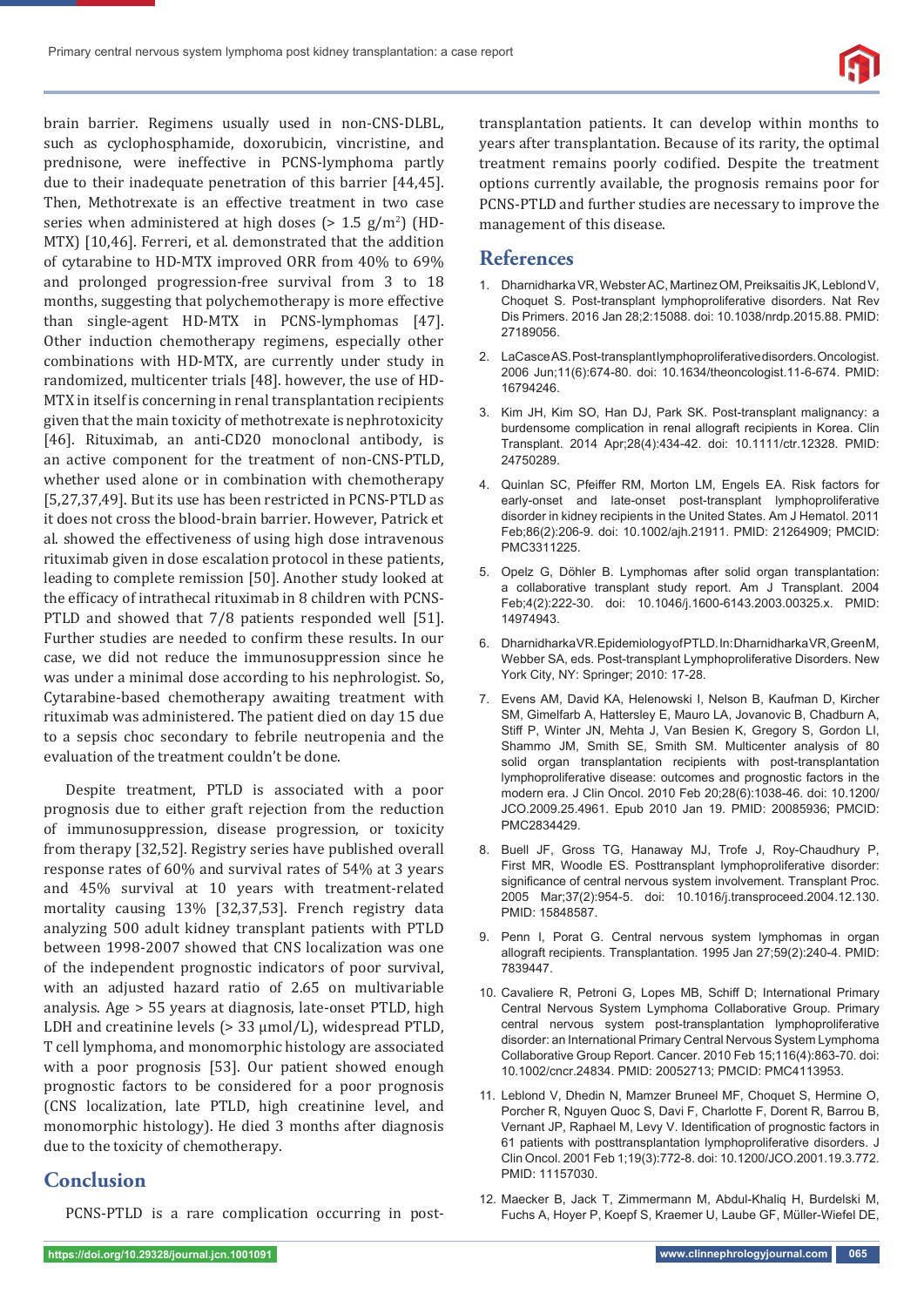

Netz H, Pohl M, Toenshoff B, Wagner HJ, Wallot M, Welte K, Melter M, Offner G, Klein C. CNS or bone marrow involvement as risk factors for poor survival in post-transplantation lymphoproliferative disorders in children after solid organ transplantation. J Clin Oncol. 2007 Nov 1;25(31):4902-8. doi: 10.1200/JCO.2006.10.2392. PMID: 17971586.

- 13. Nalesnik MA. Clinicopathologic characteristics of post-transplant lymphoproliferative disorders. Recent Results Cancer Res. 2002;159:9-18. doi: 10.1007/978-3-642-56352-2\_2. PMID: 11785849.
- 14. Burns DM, Crawford DH. Epstein-Barr virus-specific cytotoxic T-lymphocytes for adoptive immunotherapy of post-transplant lymphoproliferative disease. Blood Rev. 2004 Sep;18(3):193-209. doi: 10.1016/j.blre.2003.12.002. PMID: 15183903.
- 15. Feng S, Buell JF, Chari RS, DiMaio JM, Hanto DW. Tumors and transplantation: The 2003 Third Annual ASTS State-of-the-Art Winter Symposium. Am J Transplant. 2003 Dec;3(12):1481-7. doi: 10.1046/j.1600-6143.2003.00245.x. PMID: 14629278.
- 15. Boubenider S, Hiesse C, Goupy C, Kriaa F, Marchand S, Charpentier B. Incidence and consequences of post-transplantation lymphoproliferative disorders. J Nephrol. 1997 May-Jun;10(3):136-45. PMID: 9238621.
- 16. Castellano-Sanchez AA, Li S, Qian J, Lagoo A, Weir E, Brat DJ. Primary central nervous system posttransplant lymphoproliferative disorders. Am J Clin Pathol. 2004 Feb;121(2):246-53. doi: 10.1309/ N82C-TQ1J-0XEV-EFQB. PMID: 14983939.
- 17. Phan TG, O'Neill BP, Kurtin PJ. Posttransplant primary CNS lymphoma. Neuro Oncol. 2000 Oct;2(4):229-38. doi: 10.1093/ neuonc/2.4.229. PMID: 11265232; PMCID: PMC1920594.
- 19. Morton M, Coupes B, Roberts SA, Klapper PE, Byers RJ, Vallely PJ, Ryan K, Picton ML. Epidemiology of posttransplantation lymphoproliferative disorder in adult renal transplant recipients. Transplantation. 2013 Feb 15;95(3):470-8. doi: 10.1097/ TP.0b013e318276a237. PMID: 23222821.
- 20. Choquet S, Leblond V, Herbrecht R, Socié G, Stoppa AM, Vandenberghe P, Fischer A, Morschhauser F, Salles G, Feremans W, Vilmer E, Peraldi MN, Lang P, Lebranchu Y, Oksenhendler E, Garnier JL, Lamy T, Jaccard A, Ferrant A, Offner F, Hermine O, Moreau A, Fafi-Kremer S, Morand P, Chatenoud L, Berriot-Varoqueaux N, Bergougnoux L, Milpied N. Efficacy and safety of rituximab in B-cell post-transplantation lymphoproliferative disorders: results of a prospective multicenter phase 2 study. Blood. 2006 Apr 15;107(8):3053-7. doi: 10.1182/blood-2005-01-0377. Epub 2005 Oct 27. PMID: 16254143.
- 21. González-Barca E, Domingo-Domenech E, Capote FJ, Gómez-Codina J, Salar A, Bailen A, Ribera JM, López A, Briones J, Muñoz A, Encuentra M, de Sevilla AF; GEL/TAMO (Grupo Español de Linfomas); GELCAB (Grupo para el Estudio de los Linfomas Catalano-Balear); GOTEL (Grupo Oncológico para el Tratamiento y Estudio de los Linfomas). Prospective phase II trial of extended treatment with rituximab in patients with B-cell post-transplant lymphoproliferative disease. Haematologica. 2007 Nov;92(11):1489-94. doi: 10.3324/ haematol.11360. PMID: 18024397.
- 22. Oton AB, Wang H, Leleu X, Melhem MF, George D, Lacasce A, Foon K, Ghobrial IM. Clinical and pathological prognostic markers for survival in adult patients with post-transplant lymphoproliferative disorders in solid transplant. Leuk Lymphoma. 2008 Sep;49(9):1738- 44. doi: 10.1080/10428190802239162. PMID: 18798108.
- 23. Leblond V, Sutton L, Dorent R, Davi F, Bitker MO, Gabarre J, Charlotte F, Ghoussoub JJ, Fourcade C, Fischer A, et al. Lymphoproliferative disorders after organ transplantation: a report of 24 cases observed in a single center. J Clin Oncol. 1995 Apr;13(4):961-8. doi: 10.1200/ JCO.1995.13.4.961. PMID: 7707124.
- 24. Newell KA, Alonso EM, Whitington PF, Bruce DS, Millis JM, Piper JB, Woodle ES, Kelly SM, Koeppen H, Hart J, Rubin CM, Thistlethwaite JR Jr. Posttransplant lymphoproliferative disease in pediatric liver

transplantation. Interplay between primary Epstein-Barr virus infection and immunosuppression. Transplantation. 1996 Aug 15;62(3):370-5. doi: 10.1097/00007890-199608150-00012. PMID: 8779685.

- 25. Jagadeesh D, Woda BA, Draper J, Evens AM. Post transplant lymphoproliferative disorders: risk, classification, and therapeutic recommendations. Curr Treat Options Oncol. 2012 Mar;13(1):122-36. doi: 10.1007/s11864-011-0177-x. PMID: 22241590.
- 26. Knight JS, Tsodikov A, Cibrik DM, Ross CW, Kaminski MS, Blayney DW. Lymphoma after solid organ transplantation: risk, response to therapy, and survival at a transplantation center. J Clin Oncol. 2009 Jul 10;27(20):3354-62. doi: 10.1200/JCO.2008.20.0857. Epub 2009 May 18. PMID: 19451438.
- 27. Elstrom RL, Andreadis C, Aqui NA, Ahya VN, Bloom RD, Brozena SC, Olthoff KM, Schuster SJ, Nasta SD, Stadtmauer EA, Tsai DE. Treatment of PTLD with rituximab or chemotherapy. Am J Transplant. 2006 Mar;6(3):569-76. doi: 10.1111/j.1600-6143.2005.01211.x. PMID: 16468968.
- 28. Opelz G, Daniel V, Naujokat C, Döhler B. Epidemiology of pretransplant EBV and CMV serostatus in relation to posttransplant non-Hodgkin lymphoma. Transplantation. 2009 Oct 27;88(8):962-7. doi: 10.1097/TP.0b013e3181b9692d. PMID: 19855238.
- 29. Caillard S, Dharnidharka V, Agodoa L, Bohen E, Abbott K. Posttransplant lymphoproliferative disorders after renal transplantation in the United States in era of modern immunosuppression. Transplantation. 2005 Nov 15;80(9):1233-43. doi: 10.1097/01.tp.0000179639.98338.39. PMID: 16314791.
- 30. Valencia-Sanchez C, Steenerson KK, Kelemen K, Orenstein R, Kusne S, Grill MF. Post-transplant primary central nervous system lymphoma after Epstein-Barr virus cerebellitis. J Neurovirol. 2019 Apr;25(2):280-283. doi: 10.1007/s13365-018-0711-8. Epub 2019 Jan 3. PMID: 30607891.
- 31. Dharnidharka VR, Webster AC, Martinez OM, Preiksaitis JK, Leblond V, Choquet S. Post-transplant lymphoproliferative disorders. Nat Rev Dis Primers. 2016 Jan 28;2:15088. doi: 10.1038/nrdp.2015.88. PMID: 27189056.
- 32. Gupta D, Mendonca S, Chakraborty S, Chatterjee T. Post Transplant Lymphoproliferative Disorder. Indian J Hematol Blood Transfus. 2020 Apr;36(2):229-237. doi: 10.1007/s12288-019-01182-x. Epub 2019 Sep 17. PMID: 32425371; PMCID: PMC7229077.
- 33. Velvet AJJ, Bhutani S, Papachristos S, Dwivedi R, Picton M, Augustine T, Morton M. A single-center experience of post-transplant lymphomas involving the central nervous system with a review of current literature. Oncotarget. 2019 Jan 11;10(4):437-448. doi: 10.18632/ oncotarget.26522. PMID: 30728897; PMCID: PMC6355190.
- 34. Xu QS, Ye S, Zhou YQ, Sheng JF, Ye K, Zheng SS. Posttransplantation lymphoproliferative disorder involving the central nervous system in liver transplant recipients. Hepatobiliary Pancreat Dis Int. 2008 Oct;7(5):551-4. PMID: 18842507.
- 35. White ML, Moore DW, Zhang Y, Mark KD, Greiner TC, Bierman PJ. Primary central nervous system post-transplant lymphoproliferative disorders: the spectrum of imaging appearances and differential. Insights Imaging. 2019 Apr 11;10(1):46. doi: 10.1186/s13244-019- 0726-6. PMID: 30972513; PMCID: PMC6458224.
- 36. Lake W, Chang JE, Kennedy T, Morgan A, Salamat S, Başkaya MK. A case series of primary central nervous system posttransplantation lymphoproliferative disorder: imaging and clinical characteristics. Neurosurgery. 2013 Jun;72(6):960-70; discussion 970. doi: 10.1227/ NEU.0b013e31828cf619. PMID: 23685504; PMCID: PMC4442016.
- 37. Snanoudj R, Durrbach A, Leblond V, Caillard S, Hurault De Ligny B, Noel C, Rondeau E, Moulin B, Mamzer-Bruneel MF, Lacroix C, Charpentier B. Primary brain lymphomas after kidney transplantation: presentation and outcome. Transplantation. 2003 Sep 27;76(6):930- 7. doi: 10.1097/01.TP.0000079253.06061.52. PMID: 14508356.